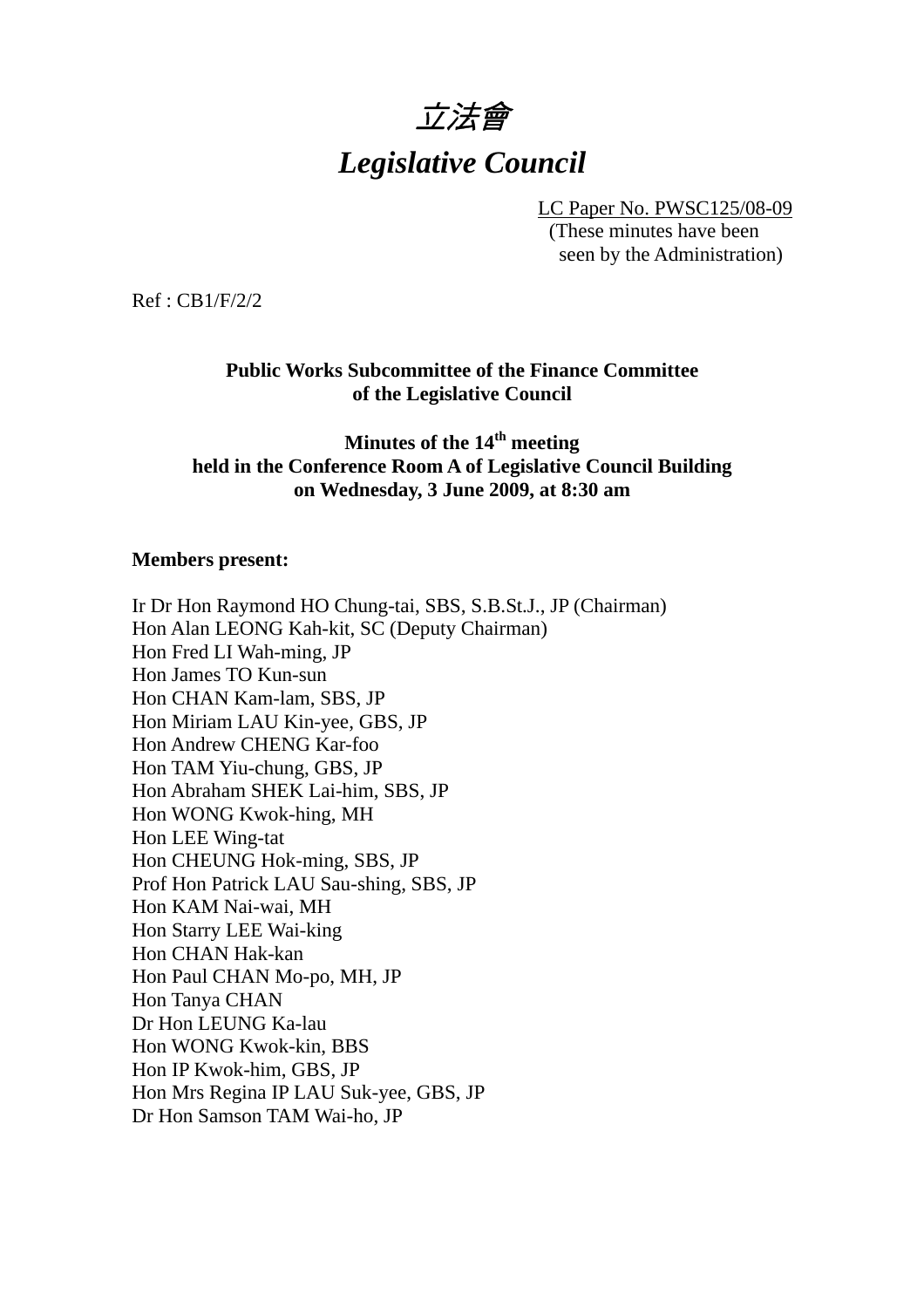#### **Members absent:**

Hon LAU Wong-fat, GBM, GBS, JP Hon Timothy FOK Tsun-ting, GBS, JP Hon Albert CHAN Wai-yip Hon Cyd HO Sau-lan Hon WONG Yuk-man

# **Public officers attending:**

| Mr Joe C C WONG, JP                          | Deputy Secretary for Financial Services and                          |
|----------------------------------------------|----------------------------------------------------------------------|
|                                              | the Treasury (Treasury)3                                             |
| Mr MAK Chai-kwong, JP                        | Permanent Secretary for Development (Works)                          |
| Mr Raymond YOUNG, JP                         | Permanent Secretary for Development                                  |
|                                              | (Planning and Lands)                                                 |
| Mr Benny WONG Yiu-kam, JP<br>Miss Sandra LAM | Deputy Director of Environmental Protection                          |
|                                              | (1)                                                                  |
|                                              | Principal Assistant Secretary for Financial                          |
|                                              | Services and the Treasury (Treasury) (Works)                         |
| Mrs Jessie TING YIP Yin-mei, JP              | Deputy Secretary for Security (1)                                    |
| Mr David LAU Kam-kuen                        | Principal Assistant Secretary for Security                           |
|                                              | (Security)A                                                          |
| Mr YUE Chi-hang, JP                          | <b>Director of Architectural Services</b>                            |
| Mr SUEN Kwai-leung                           | <b>Assistant Commissioner (Operations), Hong</b>                     |
|                                              | Kong Police Force                                                    |
| Mr MAN Kwok-fung                             | <b>Senior Telecommunications Engineer</b>                            |
|                                              | (Telecommunications and Electronics                                  |
|                                              | Division), Hong Kong Police Force                                    |
| Mr LAM King-kong                             | Deputy District Commander (Border)(Acting),                          |
|                                              | Hong Kong Police Force                                               |
| Mr Eddy YAU Kwok-yin, JP                     | Assistant Director (Leisure Services)3, Leisure                      |
|                                              | and Cultural Services Department                                     |
| Mr Peter KAN Tat-sing                        | Chief Executive Officer (Planning)2, Leisure                         |
|                                              | and Cultural Services Department                                     |
| Mr Andrew TSANG Yue-tung, JP                 | Assistant Director (2), Home Affairs                                 |
|                                              | Department                                                           |
| Mr Paul CHEUNG Kwok-kee                      | Assistant Director (Leisure Services)1, Leisure                      |
|                                              | and Cultural Services Department                                     |
| Mr Harry TSANG Chin-kwong                    | Chief Executive Officer (Planning)1, Leisure                         |
|                                              | and Cultural Services Department                                     |
| Mr Kenneth CHEN Wei-on, JP                   | <b>Under Secretary for Education</b>                                 |
| Ms Amy WONG Pui-man                          | Principal Assistant Secretary for Education                          |
|                                              | (Higher Education)                                                   |
|                                              | Mrs Dorothy MA CHOW Pui-fun Deputy Secretary-General (1), University |
|                                              | <b>Grants Committee Secretariat</b>                                  |
| Mr CHAN Wing-tak                             | Chief Technical Adviser (Subvented Projects),                        |
|                                              | <b>Architectural Services Department</b>                             |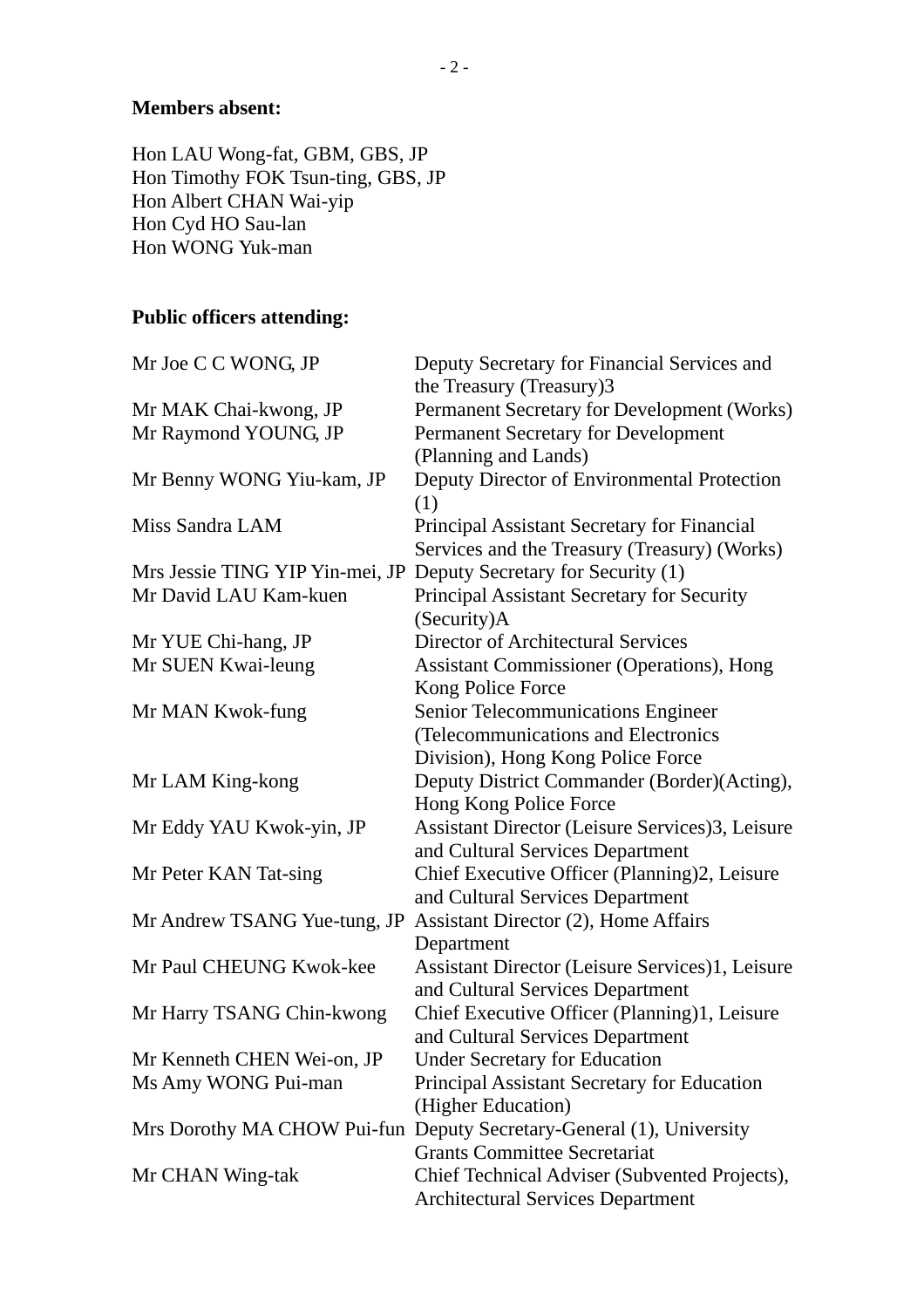| Professor CHING Pak-chung   | Pro-Vice-Chancellor, The Chinese University<br>of Hong Kong                                  |
|-----------------------------|----------------------------------------------------------------------------------------------|
| Professor FUNG Tung         | Associate Pro-Vice-Chancellor, The Chinese<br>University of Hong Kong                        |
| Mr David LIM See-wai        | Director of Campus Development, The<br>Chinese University of Hong Kong                       |
| Mr MA Wai-kong              | Senior Architect (Campus Development<br>Office), The Chinese University of Hong Kong         |
| Ir Professor KO Jan-ming    | Vice President (Academic Staffing and<br>Resources), The Hong Kong Polytechnic<br>University |
| Mr CHAN Shu-keung           | Director of Campus Development, The Hong<br>Kong Polytechnic University                      |
| Mr Daniel SUEN Chung-keung  | Deputy Director of Campus Development, The<br>Hong Kong Polytechnic University               |
| Mr Vincent NG Wing-shun     | Director, AGC Design Ltd                                                                     |
| Mr Aubrey AU Long-hin       | Associate Director, AGC Design Ltd                                                           |
| Mr LAU Ka-keung, JP         | Director of Drainage Services                                                                |
| Mr Elvis AU Wai-kwong, JP   | <b>Assistant Director (Water Policy),</b><br><b>Environmental Protection Department</b>      |
| Mr CHAU Kwok-ming           | Chief Engineer (Harbour Area Treatment<br>Scheme), Drainage Services Department              |
| Mr LEE Tai-kwan             | Chief Engineer (Sewerage Projects), Drainage<br><b>Services Department</b>                   |
| <b>Clerk in attendance:</b> |                                                                                              |
| Ms Debbie YAU               | Chief Council Secretary (1)6                                                                 |

### **Staff in attendance:**

| <b>Assistant Secretary General 1</b> |
|--------------------------------------|
| Senior Council Secretary (1)1        |
| Senior Legislative Assistant (1)1    |
| Legislative Assistant (1)2           |
|                                      |

#### Action

The Chairman reported that a total of 105 capital works projects of an amount of \$60.594 billion had been endorsed by the Public Works Subcommittee (PWSC) in the 2008-2009 session so far.

2. The Chairman instructed that the speaking time of each member would be limited to five minutes.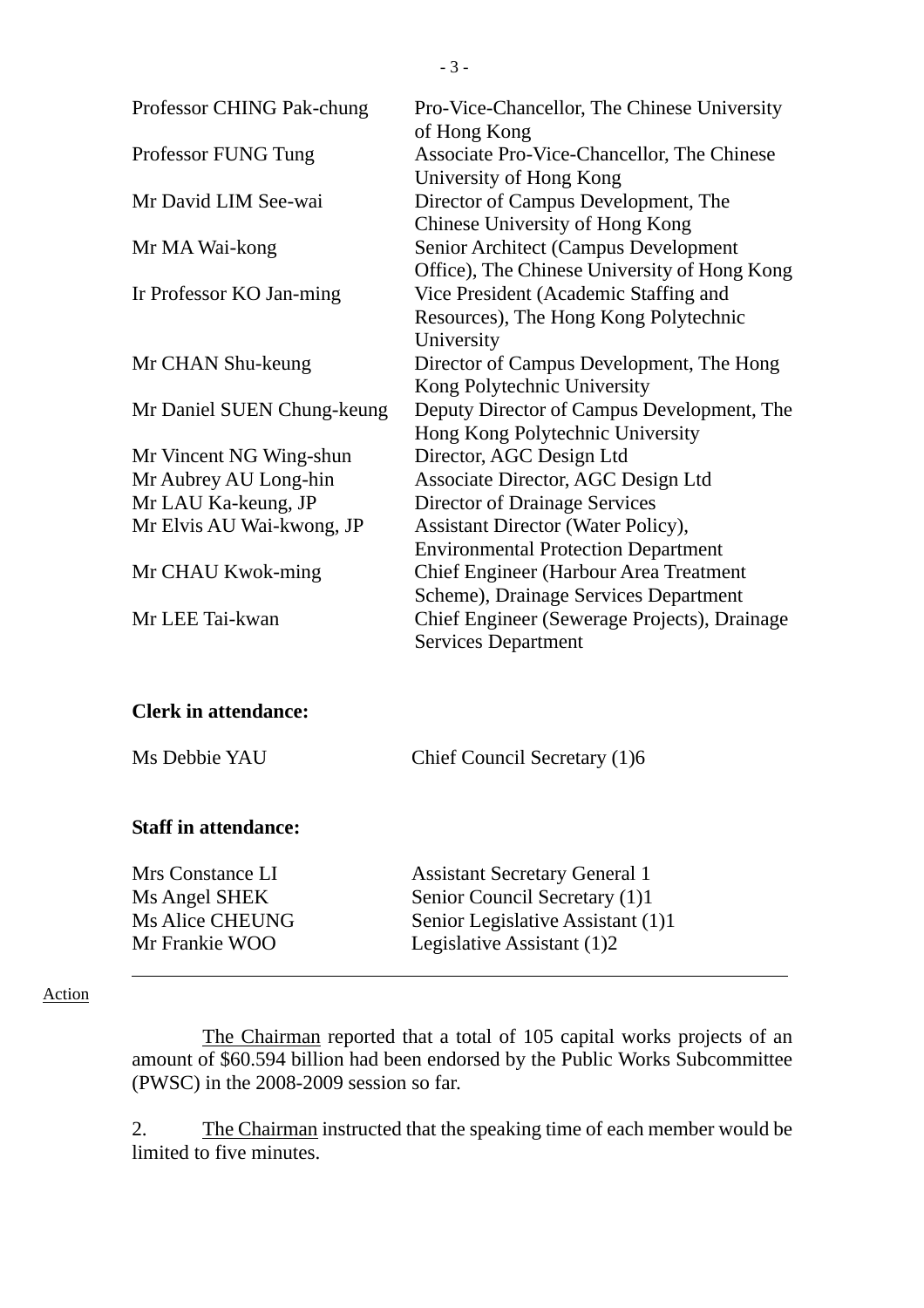# **Head 703 – Buildings**

#### **PWSC(2009-10)31 12GB Construction of a secondary boundary fence and new sections of primary boundary fence and boundary patrol road**

3. The Chairman advised that the proposal was to upgrade part of 12GB to Category A at an estimated cost of \$395.5 million in money-of-the-day (MOD) prices for the construction of a Secondary Boundary Fence (SBF) and new sections of the Primary Boundary Fence (PBF) and the Boundary Patrol Road (BPR), in order to take forward the phased implementation of the reduced coverage of the Frontier Control Area (FCA). The Panel on Security had been consulted on the proposal at the meeting on 5 May 2009, and Panel members had not raised any queries.

Design and aesthetics of the proposed secondary boundary fence

4. Prof Patrick LAU expressed concern that according to the artist's impression of the Fence and Road Works in Enclosure 2 to PWSC(2009-10)31, the proposed SBF would obstruct the view overlooking the adjacent Shenzhen River, and affect the aesthetics of the overall environment at the frontier. He suggested the Administration to reduce the height of the proposed SBF and explore alternative design or facility to reinforce security at the frontier. The Chairman expressed a similar view.

5. The Deputy Secretary for Security (1), (DS(1), SB) explained that in implementing the reduction of the coverage of the FCA, there was a need to retain the PBF and to construct the proposed SBF in order to maintain integrity and security of the boundary and facilitate effective operations against cross-boundary crimes. The proposed design had taken into account the security requirements, the conditions of the adjacent environment and the needs of the local community. To improve the aesthetics of the project site, the present design had incorporated planting proposals and greening initiatives.

6. The Assistant Commissioner (Operations), Hong Kong Police Force (AC(Ops), HKPF) explained that the existing PBF was installed with the Fence Protection System comprising thermal imagers, a sensor alarm system and CCTV cameras. With the implementation of the reduced coverage of the FCA and the release of land previously within the FCA for development, there was a need to erect the proposed SBF along the southern side of BPR, thereby enclosing the road and ensuring that the PBF would be protected from deliberate or inadvertent interference. He added that the proposed SBF would be constructed with the same standard and height of the PBF (i.e. 3.5 metres high) but without the Fence Protection System, slanted portion and barbed wires.

7. Prof Patrick LAU illustrated his suggestion with a drawing showing that the height of boundary fences could be lowered and a promenade could be developed along the Shenzhen River for sightseeing and eco-tourism. DS(1), SB said that the suggestion would negate the objective of maintaining effective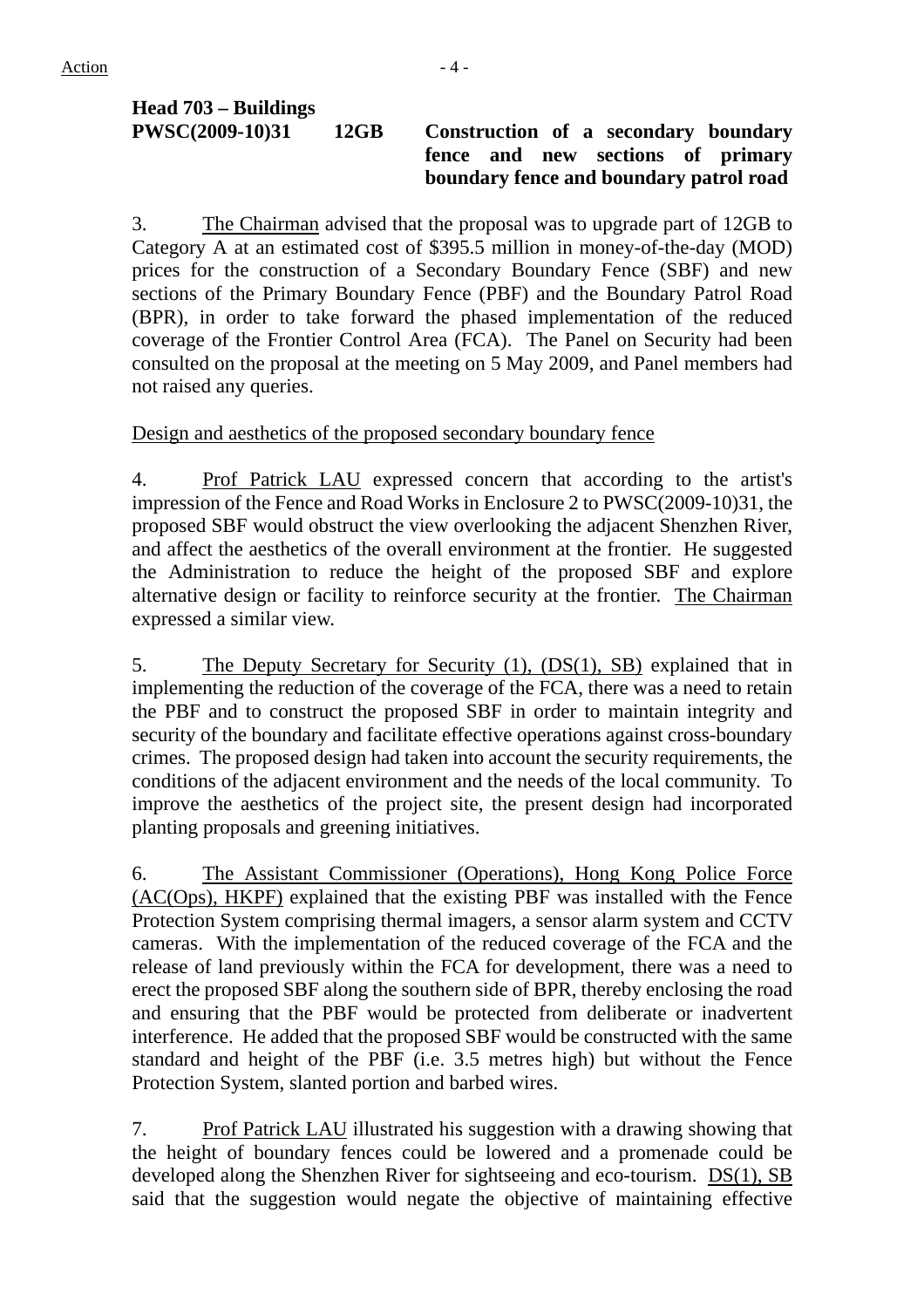security measures at the boundary with the Mainland by having a buffer zone along the Shenzhen River. Prof LAU expressed dissatisfaction and disappointment that the Administration did not wish to explore alternative designs.

#### Location of Gate One and new check point

8. Mr CHAN Hak-kan expressed support for releasing part of the land in the FCA for development. Referring to concerns of local villagers, Mr CHAN Hak-kan enquired whether the location of Gate One and the new check point at this gate, which was within the Lin Ma Hang to Sha Tau Kok Section of the proposed SBF, could be adjusted further away from Tam Shui Hang (TSH) Village at Sha Tau Kok. DS(1), SB said that the Administration had consulted relevant parties (including the Sha Tau Kok Rural Committee) in taking forward the project of reducing the coverage of the FCA, and they generally supported the proposal (including the location of Gate One and the associated new check point). The Administration would continue the dialogue with the local communities (including TSH villagers) to enhance their understanding of the proposed works and allay their concerns.

#### Access to Frontier Closed Area

9. Mr CHEUNG Hok-ming said that Members belonging to the Democratic Alliance for the Betterment and Progress of Hong Kong supported the project to implement reduced coverage of FCA. Whilst appreciating the need for constructing the proposed SBF to maintain integrity of the boundary, Mr CHEUNG Hok-ming expressed concern that some villagers holding Closed Area Permits (CAPs) might have inconvenience in accessing the BPR after the completion of the proposed SBF. He suggested that the Administration should consider providing a pedestrian walkway to the south of the proposed SBF to enable access by villagers who were currently allowed to use the BPR. Mr IP Kwok-him expressed similar views and concerns.

10. DS(1), SB said that having regard to the needs of the local communities, a number of entrances/exits for vehicles and pedestrians would be provided along the SBF to facilitate access to the BPR. She affirmed that CAPs would continue to be issued to individuals who had actual needs to enter the FCA/BPR. The Planning Department would consider the future road infrastructure for the land to be released from the FCA when examining the overall development of the area.

11. The Permanent Secretary for Development (Planning and Lands) (PS(PL), DEVB) added that the Planning Department would carry out a second round of public consultation in the third quarter of 2009 for the preparation of statutory town plans to guide the conservation and development of the area. The views and suggestions of the public including those of local communities on the road infrastructure would be taken into account.

12. Mr IP Kwok-him enquired whether the location of the proposed SBF could be moved further north to release more land from the FCA for development.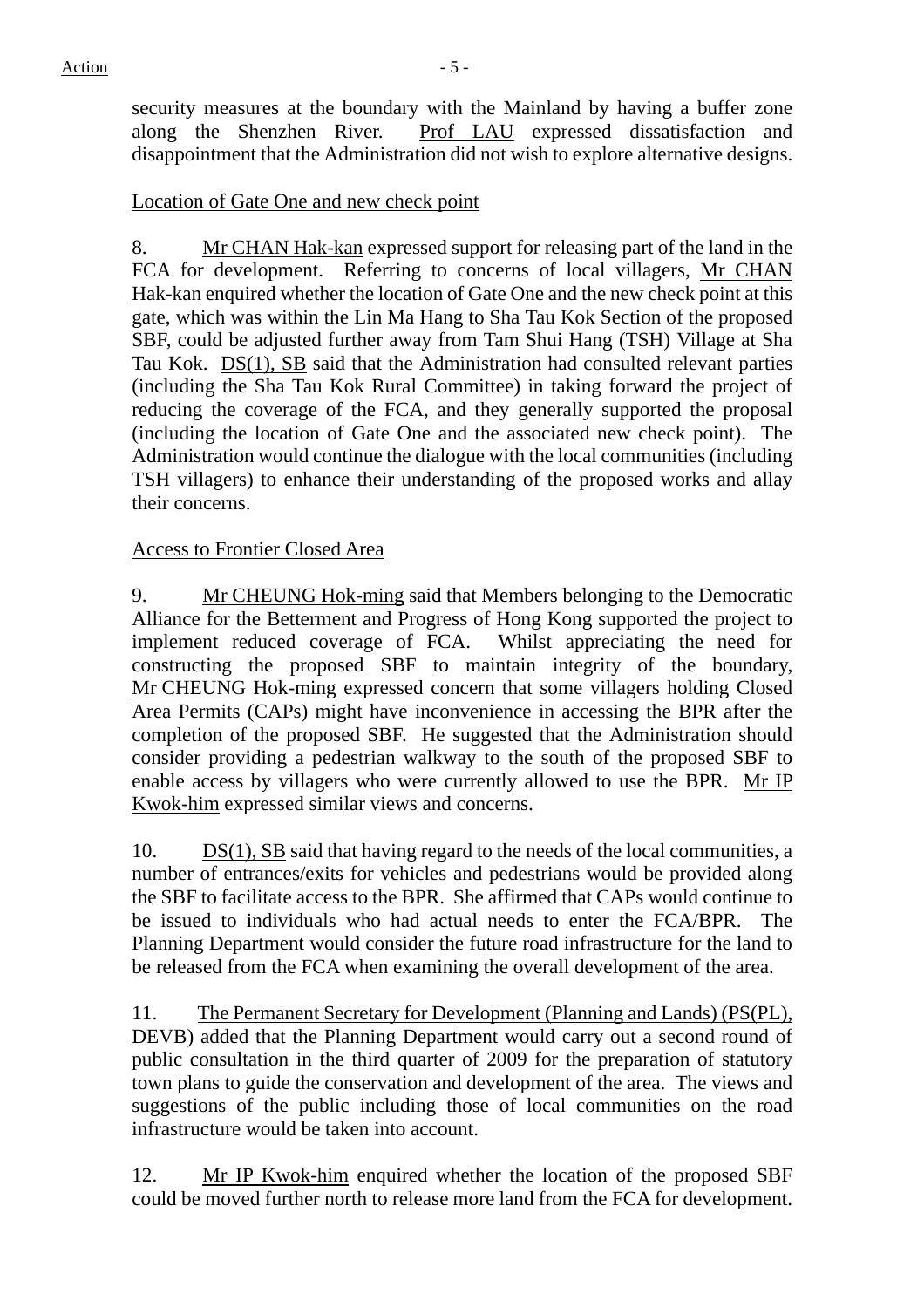DS(1), SB explained that with the implementation of the reduced FCA, the FCA would essentially be reduced to the future BPR of about only 3.5 metres wide plus small pieces of land north of the PBF. There would hardly be any scope for further adjusting the location of the proposed SBF northwards. She pointed out that the implementation of the reduced FCA would bring greater convenience to the local communities, as local residents would no longer need to apply for the CAPs to access the land released from the FCA.

Admin 13. The Chairman requested the Administration to provide a written response, before the relevant Finance Committee (FC) meeting, to members' suggestions, including the feasibility of providing an access road to the south of the proposed SBF for the convenience of villagers.

> 14. The item was voted on and endorsed. Prof Patrick LAU requested that this item be voted on separately at the relevant FC meeting.

#### **PWSC(2009-10)33 421RO District open space in Area 37, Tseung Kwan O**

15. The Chairman advised that the proposal was to upgrade 421RO to category A at an estimated cost of \$140.6 million in MOD prices for the construction of a district open space in Area 37, Tseung Kwan O. An information paper on the proposal had been circulated to the Panel on Home Affairs on 30 April 2009.

16. The item was voted on and endorsed.

#### **PWSC(2009-10)34 422RO Local open space in Area 25, Fanling/Sheung Shui**

17. The Chairman advised that the proposal was to upgrade 422RO to category A at an estimated cost of \$51.3 million in MOD prices for the construction of a local open space in Area 25, Fanling/Sheung Shui. An information paper on the proposal had been circulated to the Panel on Home Affairs on 14 April 2009.

18. Mr IP Kwok-him said that the North District Council welcomed the proposal to provide facilities for skateboarding and BMX cycling. He enquired about the measures to ensure safety to users of the skateboarding and BMX cycling grounds and nearby pedestrians. The Assistant Director (Leisure Services)3, Leisure and Cultural Services Department (AD(LS)3, LCSD) advised that the components at skateboarding and BMX cycling grounds would be subject to stringent tests to ensure their compliance with relevant safety standard. Safety regulations, such as limitation on the age and number of users and the need for users to wear suitable protective gear, would be displayed at these venues. First-aid kits would be provided at the proposed facilities, and the staff and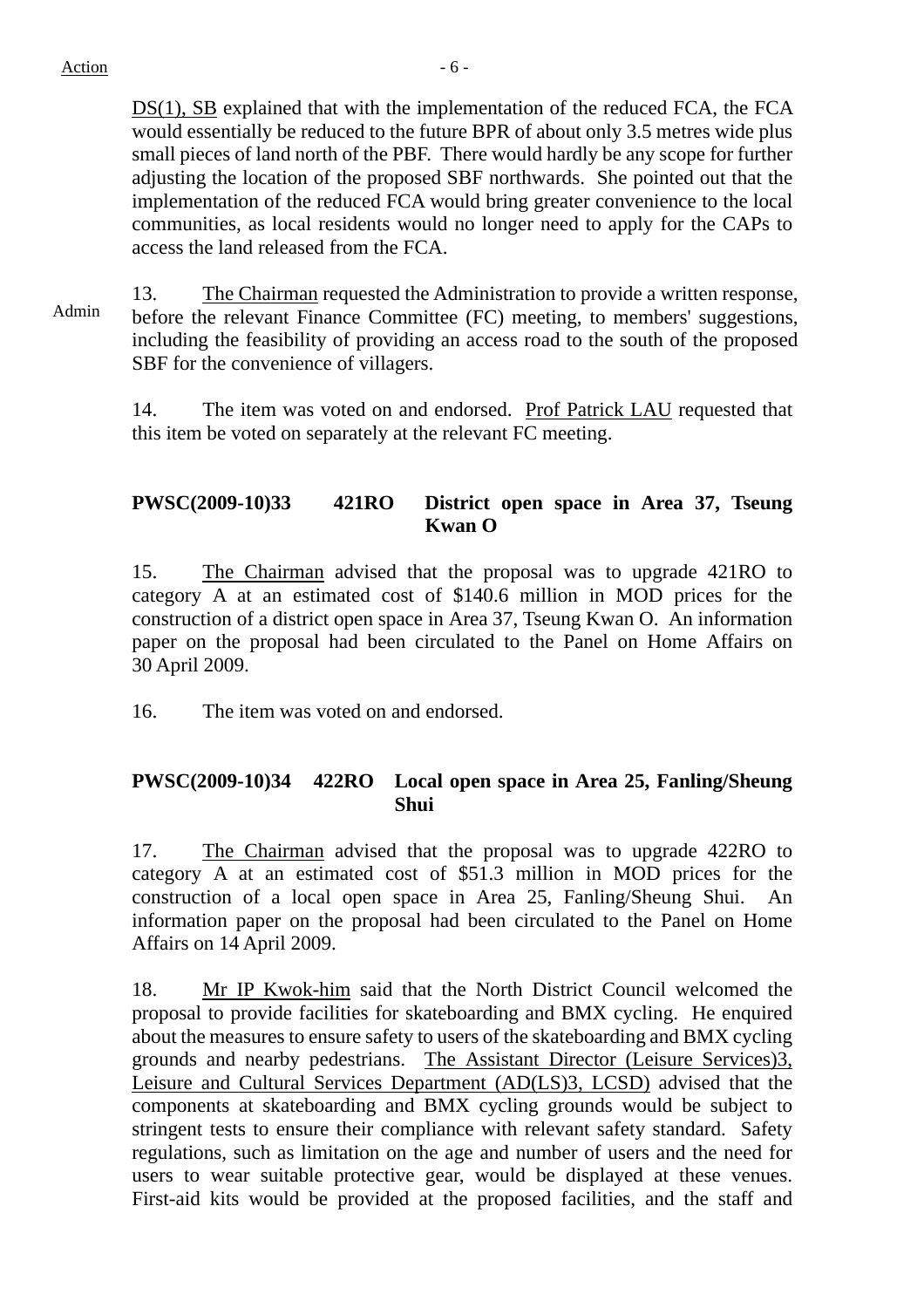security guards concerned also had first-aid skills training. In case of serious accidents and injuries, the police and emergency ambulance service would provide immediate assistance.

19. Expressing support for the proposal, Prof Patrick LAU suggested that the Administration should erect safety barriers and fences to prevent small kids from inadvertently accessing the skateboarding and cycling grounds. AD(LS)3, LCSD agreed to consider the suggestion.

Admin

20. Mr CHEUNG Hok-ming expressed support for the proposal which would provide more recreational facilities for young people in Fanling and Sheung Shui. As regards the planting proposals for the open space, he enquired about the types of trees to be planted, in view of recent incidents of tree collapses.

21. AD(LS)3, LCSD responded that the Administration would exercise due care in selecting suitable tree species for planting. Consideration would be given to the size of the trees after 30-40 years. Large size species such as Banyan Tree would not be selected, especially in the small space along roadsides. Instead, flowering species with a smaller crown and form such as Bauhinia varigata would be used.

22. The item was voted on and endorsed.

# **PWSC(2009-10)35 53RG Sports centre and community hall in Area 101, Tin Shui Wai**

23. The Chairman advised that the proposal was to upgrade 53RG to Category A at an estimated cost of \$629.8 million in MOD prices for the development of a sports centre and community hall in Area 101, Tin Shui Wai. An information paper on the proposal had been circulated to the Panel on Home Affairs on 5 May 2009.

24. Mr TAM Yiu-chung welcomed the proposal to alleviate the shortfall of sports centres in Tin Shui Wai. Noting that the construction of the proposed sports centre and community hall would commence in November 2009 for completion in June 2012, he enquired whether the works could be expedited for earlier commissioning of the facilities. D Arch S explained that the foundation works and construction works would take about nine and 19 months respectively to complete. While this timeframe was considered comparable to similar public works projects, the Administration would seek to expedite the process to see if the foundation works could be completed ahead of schedule.

25. Ms Miriam LAU said that local residents welcomed the project and looked forward to its early implementation as there were insufficient recreational and community facilities in Tin Shui Wai. She enquired whether the design of main games arena at the sports centre could allow flexible and multi-purpose use, to enable meetings to be held when it was not looked for sports activities.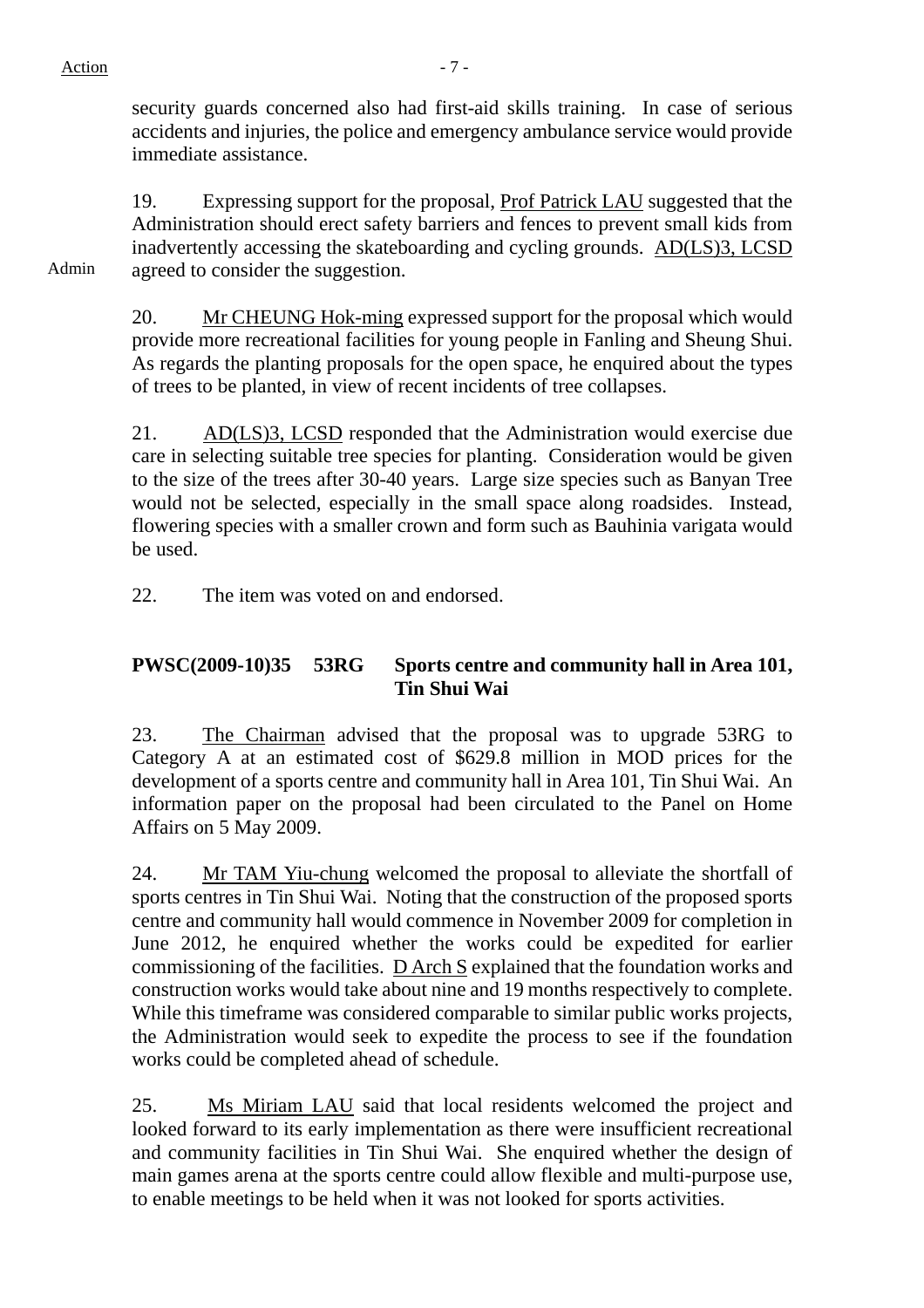26. AD(LS)3, LCSD advised that it was the current policy to design public sports centres for multi-purposes. The main games arena at the proposed sports centre could be set as courts for basketball, volleyball and badminton, whereas the two multi-purpose activity rooms, which could be combined into a large activity room, would cater for a wide range of activities. A conference room would also be available for holding meetings. As sports activities would be given priority for the use of the main games arena, and given other practical considerations such as noise impact and venue management, it might not be feasible or desirable to partition the main games arena into smaller venues for meetings and non-sports uses.

27. Prof Patrick LAU opined that it would be practicable to provide movable partitions and sound insulation devices for the multi-purpose hall of the proposed community hall so that it could be converted into smaller venues for meeting purposes. The Assistant Director (2), Home Affairs Department (AD(2),HAD) advised that the multi-purpose hall would be specially designed so that it could be flexibly partitioned into two venues for small group discussions or games.

28. Ms Miriam LAU urged the Administration to consider ways to maximize the use of the multi-purpose hall, for example, the hall could be flexibly partitioned into smaller venues for holding meetings. The Chairman suggested that appropriate electrical and mechanical installations and sound insulation facilities could be included in the project to cater for multi-purpose uses. The Administration agreed to provide a written response to members' suggestion before the relevant FC meeting.

29. Mr IP Kwok-him envisaged that the sports centre and community hall would be very popular given the high demand for such facilities in the area. He considered that the public address system in the multi-purpose hall should be at a standard of staging public performances. D Arch S advised that special sound and acoustic facilities to meet the performance requirements had already been incorporated in the design of the community hall.

30. In reply to Prof Patrick LAU, D Arch S said that the cover of the atrium between the proposed community hall and sports centre was transparent and open, facilitating cross ventilation. Venue users could access the podium garden via the atrium.

31. The item was voted on and endorsed.

# **PWSC(2009-10)36 245RS Conversion of secondary pool of Lai Chi Kok Park Swimming Pool into indoor heated pool**

32. The Chairman advised that the proposal was to upgrade 245RS to Category A at an estimated cost of \$166.7 million in MOD prices for the conversion of secondary pool of Lai Chi Kok Park Swimming Pool (LCKPSP) into an indoor heated pool. An information paper on the proposal had been

Admin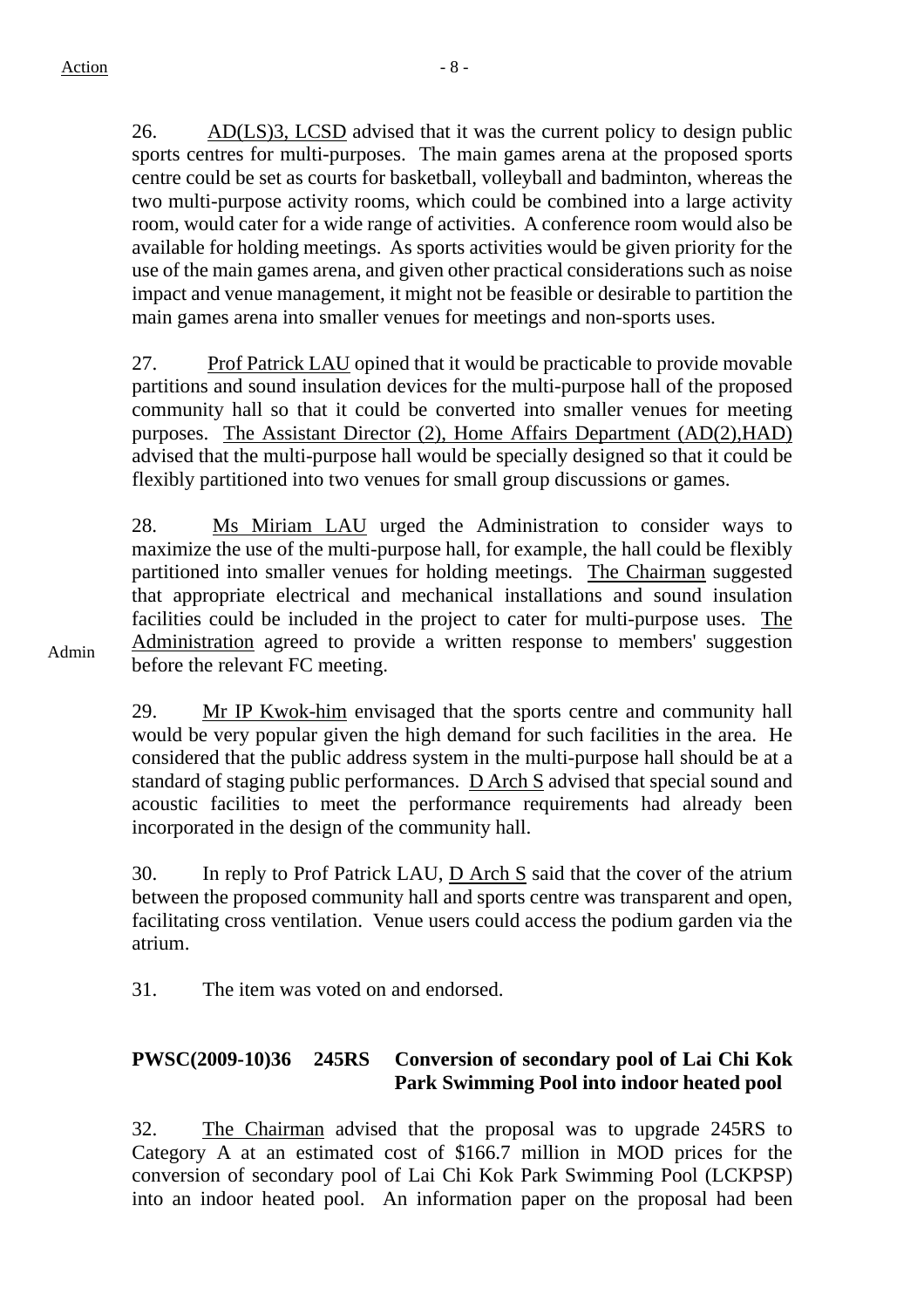circulated to the Panel on Home Affairs on 14 April 2009.

33. Expressing support for the proposal, Mr IP Kwok-him requested the Administration to minimize the adverse impact on users and activities at the main pool during the construction works.

34. The Assistant Director (Leisure Services)1, LCSD, (AD(LS)1, LCSD) explained that the LCKPSP would need to be closed from April to November 2010. After that, while the secondary pool and diving pool would be closed, the main pool would remain open to the public as usual until January 2012. During this period, construction works relying on the use of crane would be allowed only during the normal weekly maintenance period when the LCKPSP was closed so as to ensure swimmers' safety. The entire swimming pool complex would be closed again for a few months in 2012 before the whole project was completed. During the closure of the LCKPSP, users could use other swimming pools in the district, i.e. Sham Shui Po Park Swimming Pool and Lei Cheng Uk Swimming Pool. As there were only two heated swimming pools in Sham Shui Po district, one in LCKPSP and one in Sham Shui Po Park Swimming Pool, the above works programme of the project had been designed to minimize the closure period of the heated main pool in LCKPSP during winter time. At the request of Mr IP, the Administration agreed to consider shortening the closure period of the main pool as far as practicable.

35. The item was voted on and endorsed.

# **PWSC(2009-10)37 266RS Redevelopment of Victoria Park Swimming Pool Complex**

36. The Chairman advised members that the proposal was to upgrade 266RS to Category A at an estimated cost of \$1,197.7 million in MOD prices for the redevelopment of the Victoria Park Swimming Pool Complex (VPSPC). The Administration had consulted the Panel on Home Affairs on 8 May 2009 and Panel members generally supported the proposed project.

37. Ms Miriam LAU noted that there were heavy traffic and pedestrian flows when large-scale activities were held in Victoria Park, causing traffic jams to the roads nearby and giving rise to the need for traffic diversion or lane closure. In planning for the redevelopment of VPSPC, Ms LAU asked if the Administration had conducted traffic impact assessment to review the traffic arrangements, taking into account that local and international competitions would be frequently held at the VPSPC subsequent to its redevelopment.

38. AD(LS)1, LCSD remarked that there were various entrances to the Victoria Park and they had been made as wide as possible. There had also been other traffic arrangements in the vicinity to cater for large scale events. Though more swimming competitions were expected to be held at VPSPC subsequent to its redevelopment, AD(LS)1, LCSD advised that the impact on traffic flows would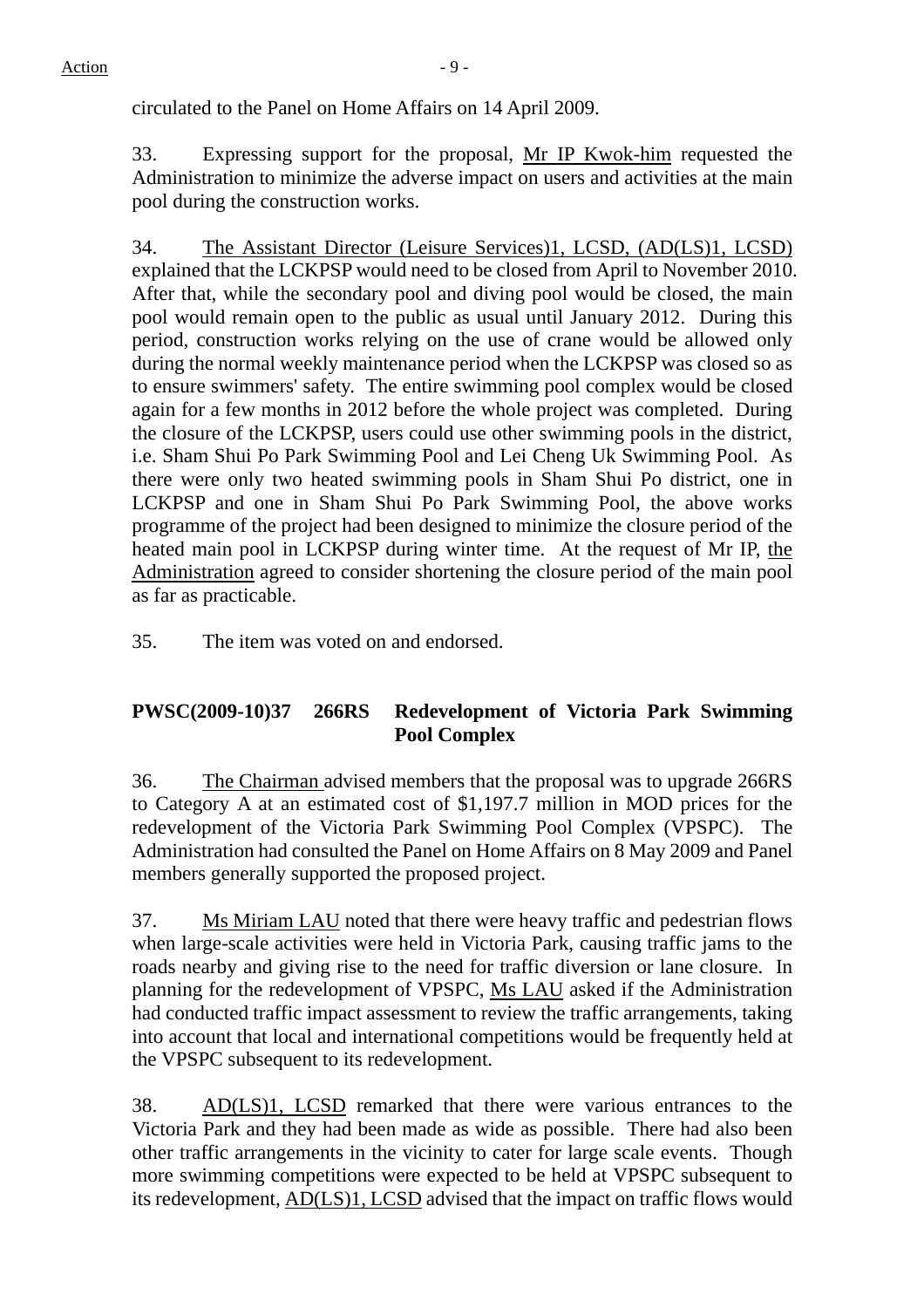not be too significant since such competitions usually lasted for a relatively short period, say only half day or one day, and the pedestrian flow generated by such competitions was expected to be lower than that of other large-scale activities held in the Park.

39. Ms Miriam LAU suggested that footbridges should be provided to facilitate pedestrian flows. Given that the construction of some major projects, such as the Central-Wan Chai Bypass and Island Eastern Corridor Link and the North Island Line, would be undertaken in the area in tandem with the redevelopment of VPSPC, she asked if proper interface arrangements would be made to enhance efficiency and minimize the inconvenience caused. D Arch S highlighted the need to overcome the structural constraint imposed by the future North Island Line underneath the new VPSPC, and \$18 million had been earmarked for the relevant protection works. He said that the Development Bureau would, where necessary, coordinate the construction works of major projects to be undertaken by different departments and agencies in the same area. The Permanent Secretary for Development (Works) added that the sites of the redevelopment project and the major works of the Central-Wan Chai Bypass and Island Eastern Corridor Link were segregated by the Victoria Park Road and these projects would not affect each other.

40. Mr KAM Nai-wai expressed support for the proposal since the facilities of VPSPC had become old and obsolete. Noting the significant redevelopment cost of \$1,197.7 million, he requested the Administration to provide a detailed breakdown on the redevelopment cost of VPSPC and information on the cost for increasing the seating capacity of the spectator stands to 2 500.

Admin 41. In response, D Arch S highlighted the complexity of the proposed project which had led to a higher redevelopment cost. He agreed to provide a detailed breakdown on the redevelopment cost of VPSPC before the relevant FC meeting for members' reference. The total cost for providing the seating capacity of the spectator stands to 2 500 and the related protection works for the future North Island Line was roughly \$25 million.

42. Mr KAM Nai-wai relayed the concern of nearby residents and asked about the measures to be taken to minimize the visual impact of the building complex. D Arch S advised that in seeking the approval of the Town Planning Board (TPB), the design of VPSPC had been revised by reducing the building height and adopting the curved building form. To further minimize the visual impact of the complex, greening features in appropriate areas on the roofs and terraces would be provided, and vertical greening would also be adopted partially at the perimeter fence wall to give the building a pleasant outlook. In reply to Miss Tanya CHAN, D Arch S advised that 72 out of the 87 trees at the proposed site would be retained, with six trees to be felled mainly due to health problems and nine trees to be replanted, and an additional 90 trees to be planted at the proposed site.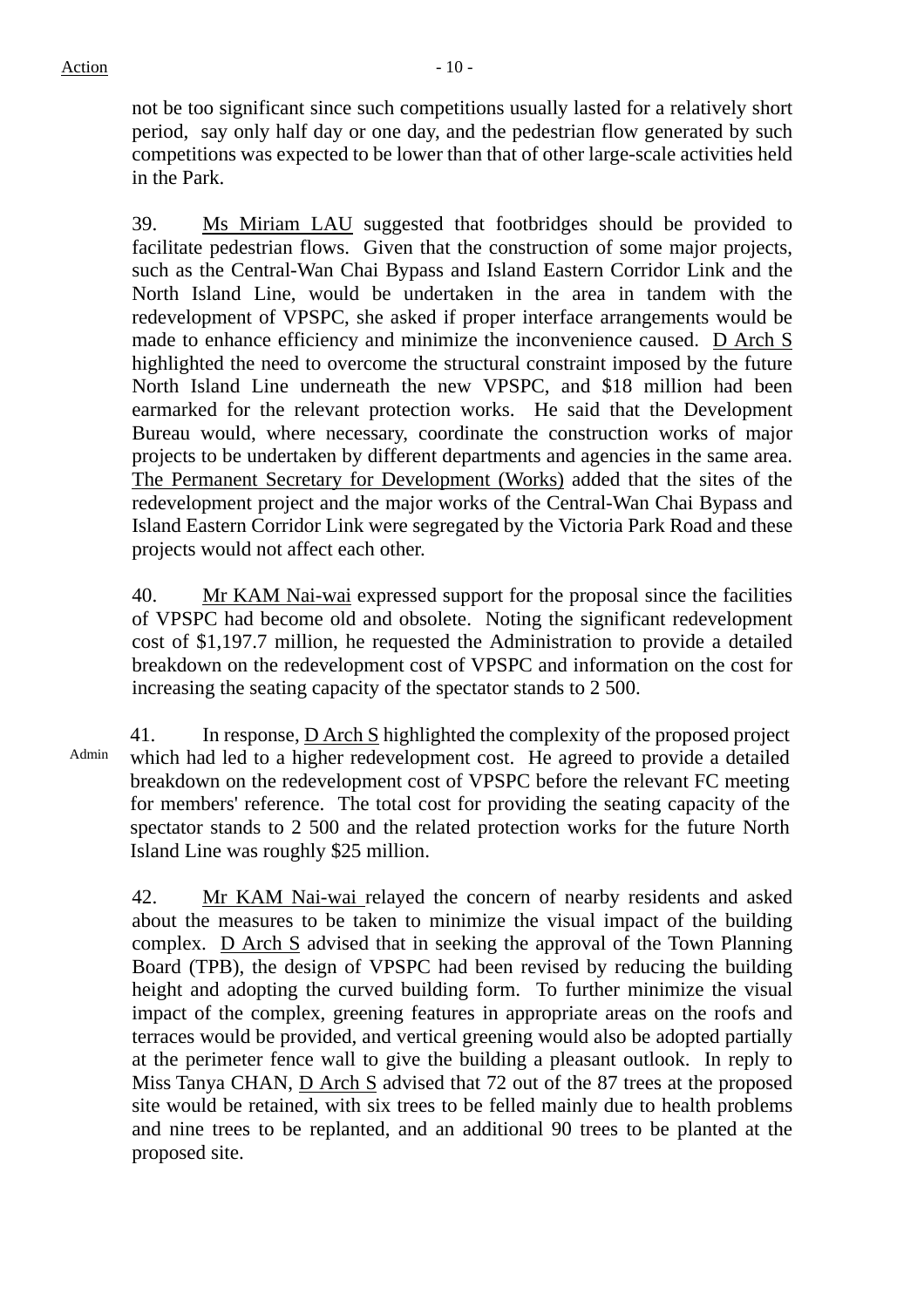43. Miss Tanya CHAN enquired about the energy conservation measures to be adopted under the project, and whether the building complex would be selected for assessment under a recognized building environmental assessment system. D Arch S informed that with the localized air-conditioning features to be adopted for VPSPC, the energy efficient measures would enable VPSPC to achieve 8.9% energy savings in the annual energy consumption. As energy efficient features suitable for swimming pools projects would be limited, this project would aim to obtain the second highest grade under a recognized building environmental assessment system. This was in line with the guidelines set by the Development Bureau and Environment Bureau.

44. Mr KAM Nai-wai asked about the estimated number of international swimming events to be held at VPSPC per year subsequent to its redevelopment. AD(LS)1, LCSD responded that while it was difficult to provide an accurate projected figure, reference could be made to the number of events held at the Kowloon Park Swimming Pool (KPSP) which was currently the only indoor swimming pool with a capacity of close to 2 000 spectators and with facilities for staging local, regional and international swimming competitions and events. On average, about three to four events which required a high capacity spectator stand were held at KPSP each month. It was expected that VPSPC would help meet the demand upon its redevelopment.

45. Mr KAM Nai-wai enquired about the measures to be undertaken to ensure swimmers' safety given the varying water depth of different swimming zones.

46. Mrs Regina IP expressed support for the proposal. She relayed the concern of LCSD's lifeguards on insufficient manning ratio to match with the redevelopment. She requested the Administration to ensure swimmers' safety and deploy sufficient lifeguards to VPSPC when it was opened for public use upon redevelopment.

47. AD(LS)1, LCSD stressed that while the water depths of the four pools would be different, management measures would be taken to ensure swimmers' safety. The water depth of different swimming zones would be displayed at the poolside. Water safety signs would be put up at conspicuous points. Announcements would be made through the public address system regularly to remind swimmers of the various depths of the pools, and special announcements would be made when there was a change to the pool configuration. These messages would also be displayed on the electronic display board. Lifeguards would assist swimmers and their duty positions would be adjusted to correspond to the changes. The moveable bulkheads, which would be about 1.1 metre (m) wide, would segregate swimmers in the three different zones within the main pool.

48. Responding to Mr KAM Nai-wai's suggestion of incorporating an outdoor pool in VPSPC, D Arch S advised that a preliminary study on the feasibility of having an outdoor pool in the landscaped rooftop to the west of the proposed swimming pool complex had been conducted. It was estimated that an outdoor pool of around  $28 \text{ m}^2$  could be provided in that area, accommodating about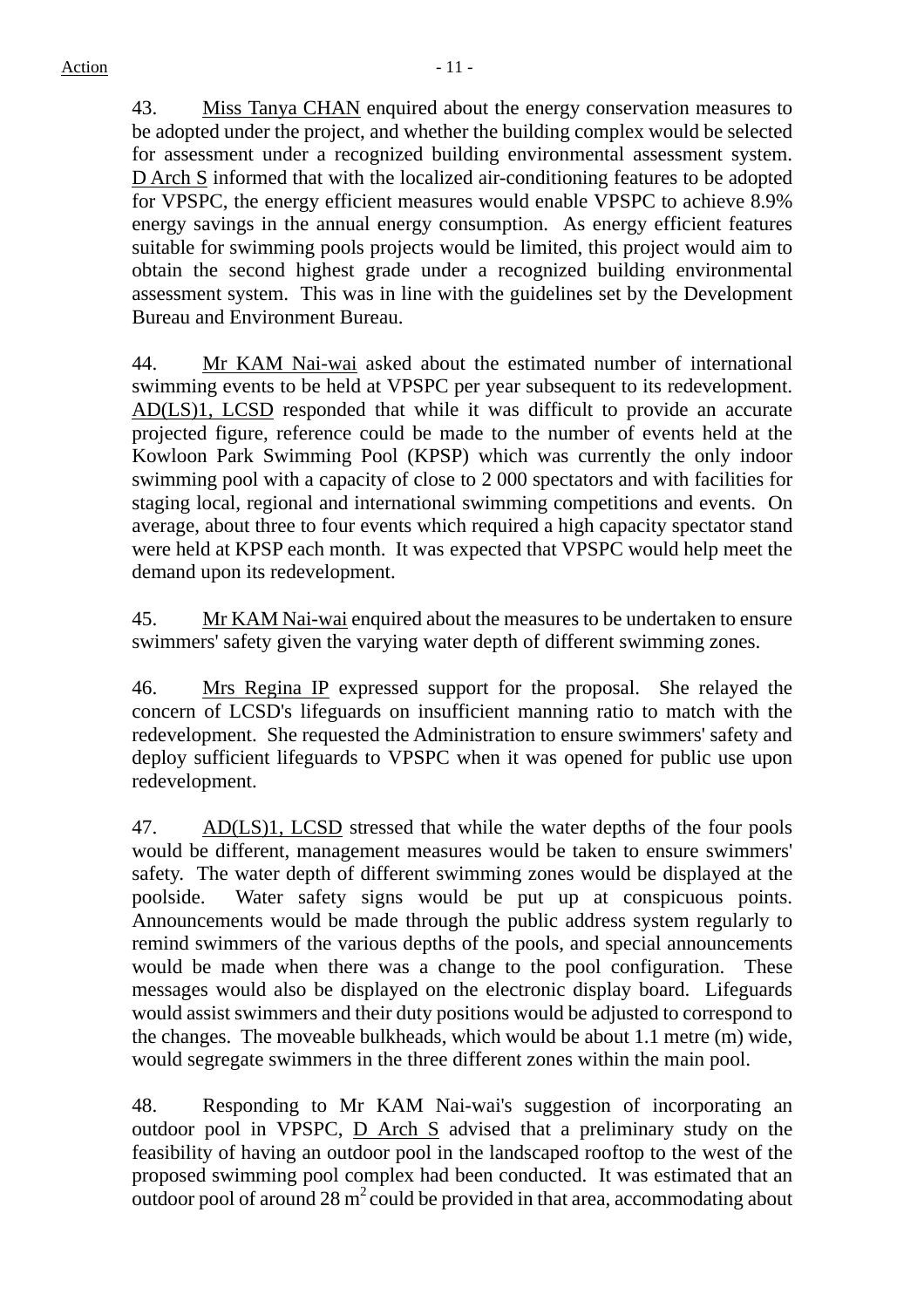18 swimmers at any one time. As the proposal would cost several million dollars and cause a delay to the project programme, it was considered not cost-effective to implement the proposal.

49. Prof Patrick LAU suggested turning the existing Roller Skating Rink (Enclosure 3 to LC Paper No. PWSC(2009-10)37) to an outdoor pool. Mr KAM Nai-wai shared Prof LAU's suggestion and requested the Administration to reconsider using the site for the outdoor pool. AD(LS)1, LCSD advised that given the safety standard of 1.5  $m^2$  of water per person, the pool at the site suggested by Prof LAU could accommodate about 20 swimmers at any one time. It was therefore considered not cost-effective to proceed with.

Admin 50. Mr KAM Nai-wai asked if the Administration could provide a written response to the request of incorporating an outdoor leisure pool in VPSPC. D Arch S agreed to further discuss the proposal with LCSD, and provide a written response before the relevant FC meeting.

51. The item was voted on and endorsed.

#### **Head 708 - Capital Subventions and Major Systems and Equipment PWSC(2009-10)38 50EF Extension to the existing University Library at Central Campus, The Chinese University of Hong Kong**

52. The Chairman advised members that the proposal was to upgrade 50EF to Category A at an estimated cost of \$251.7 million in MOD prices for the construction of an extension to the existing University Library by The Chinese University of Hong Kong (CUHK) within its campus in Sha Tin. The Administration had consulted the Panel on Education on the proposal at the meeting on 11 May 2009. Supplementary information prepared by CUHK (LC Paper No. CB(2)1681/08-09(01)) had been circulated to members on 26 May 2009.

53. Prof Patrick LAU said that he had held discussions with the project architects on the necessity and cost for constructing the single-storey basement. Expressing support for the proposal, Prof LAU advised CUHK to further improve the design to provide additional space to meet the need for more library space, and to enhance the linkage between the library and other buildings.

54. Prof CHING Pak-chung, Pro-Vice-Chancellor of CUHK thanked Prof Patrick LAU for his valuable comments. He advised that CUHK had carefully considered various design options for the proposed project, and had decided to adopt the present design to provide additional space to meet the need for more library space arising from the increase in the number of students, and to provide facilities in tandem with the modern trend of learning, taking into account the need for environmental protection on swift habitat and energy conservation. Upon completion of the proposed extension, Prof CHING advised that CUHK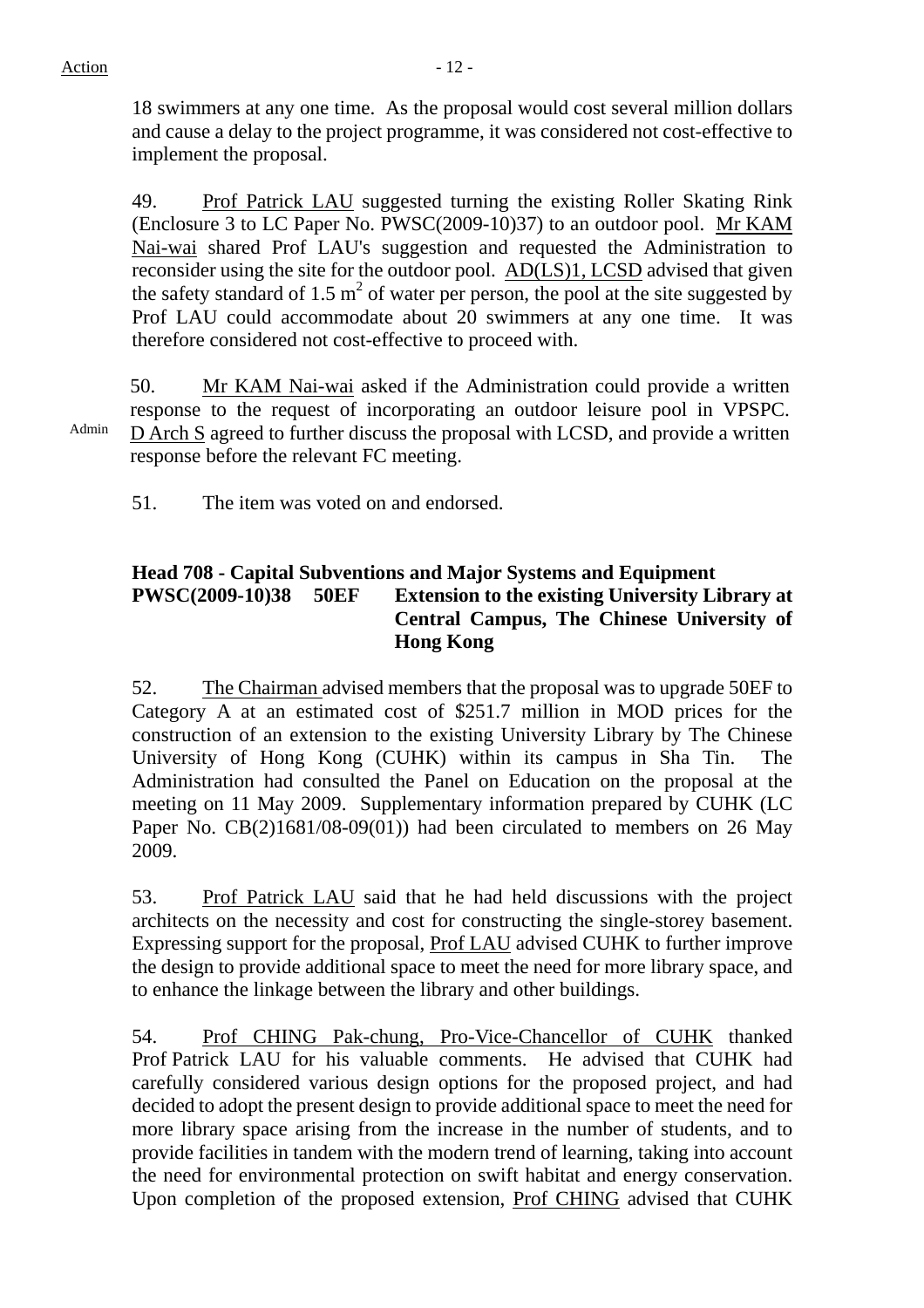would initiate plans to carry out spatial reorganization at the existing University Library to rationalize its layout and improve the learning environment.

55. The item was voted on and endorsed.

# **PWSC(2009-10)39 27EK Innovation Tower, The Hong Kong Polytechnic University**

56. The Chairman advised members that the proposal was to upgrade 27EK to Category A at an estimated cost of \$621.5 million in MOD prices for the construction of the Innovation Tower by the Hong Kong Polytechnic University (PolyU) within its campus in Hung Hom. The Administration had consulted the Panel on Education on the proposal at the meeting on 11 May 2009.

57. Prof Patrick LAU expressed support for the proposal. He considered that the current provisions under the Buildings Ordinance (Cap. 123) had imposed too many restrictions on building designs and hindered the development of innovative and creative ideas. In the case of the Innovation Tower, much effort was required to seek relaxation of these restrictions from the relevant authorities. To encourage more innovation in building designs, he requested the Administration to review the Buildings Ordinance. The Chairman recalled that he had moved a motion at the Council meeting some years ago urging for a review of the outdated Buildings Ordinance.

58. Mr Abraham SHEK appreciated the innovative design of the proposed project and shared the view that a comprehensive review on the Buildings Ordinance should be conducted for Hong Kong to keep pace with modern day designs. He asked whether the Government had relaxed the restrictions for the Innovation Tower because it was designed by the world renowned architect Zaha Hadid. He commented that local architects were also capable of producing creative building designs comparable to that of the Innovation Tower, and the Government should make efforts to encourage and facilitate creative designs by the local architects. Mr SHEK was pleased to note that the University Grants Committee (UGC) was forthcoming in endorsing PolyU's design of the Innovative Tower. Mr LEE Wing-tat shared the view that innovation design from local architects should be encouraged.

59. PS(PL), DEVB responded that the relevant authorities including the Buildings Department and Planning Department had in recent years been very flexible in facilitating building designs with innovative concepts and new construction technologies. It was noted that TPB had relaxed the building height restriction for the Innovation Tower. He acknowledged that certain provisions of the Buildings Ordinance might pose constraints to the adoption of new and innovative designs, and a review was now being conducted by the Buildings Department to see if any of such provisions could be modified.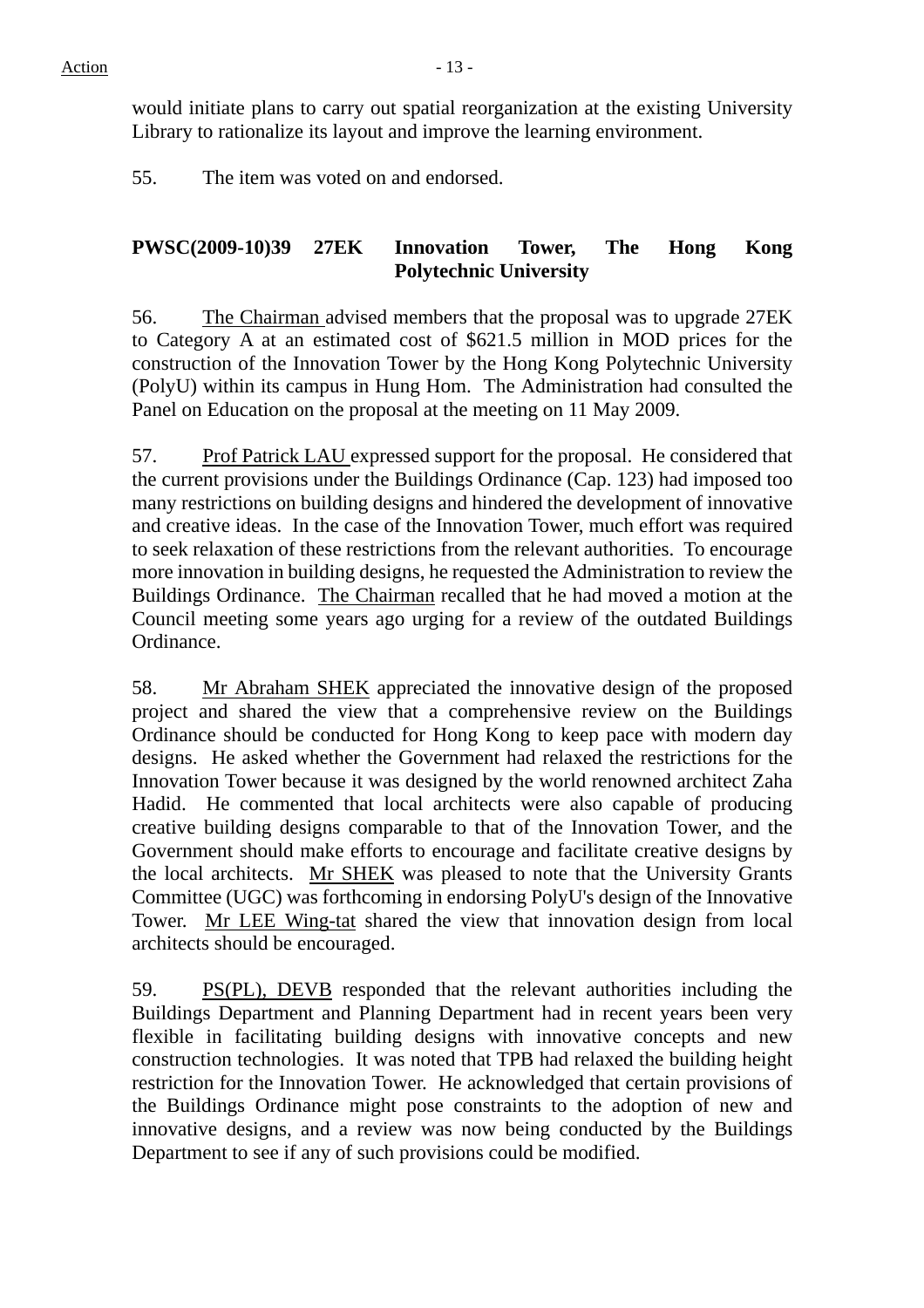60. Mr LEE Wing-tat asked whether Poly U's contribution of \$84.3 million was to meet the construction costs of the three additional storeys of the building. Mr LEE also asked whether carparks would be provided under the project.

61. The Under Secretary for Education responded that Poly U's contribution of \$84.3 million would only cover some enhanced building features and the related costs such as curtain wall, architectural fins as well as extra piling and substructure to facilitate the future expansion on top of the building. The actual construction cost for the three additional storeys would have to be met by additional resources from PolyU's private funding. Ir Prof KO Jan-ming supplemented that the three additional storeys were planned to provide space for non-UGC funded activities such as the teaching and research activities under the Master programmes. Ir Prof KO also advised that carparks were not included in the project, as such provision was subject to limitations dependable on the traffic flows in the vicinity of the campus.

62. The item was voted on and endorsed.

# **Head 704 – Drainage**

**PWSC(2009-10)46 341DS Harbour Area Treatment Scheme, stage 2A construction of the sewage conveyance system and upgrading of Stonecutters Island sewage treatment works and preliminary treatment works** 

63. The Chairman advised members that the proposal was to upgrade part of 341DS, entitled "Harbour Area Treatment Scheme (HATS), stage 2A construction of the sewage conveyance system and advance works for upgrading of Stonecutters Island sewage treatment works", to Category A at an estimated cost of \$9,286.5 million in MOD prices. The Administration had consulted the Panel on Environmental Affairs (EA Panel) on the proposal on 15 December 2008. While expressing support in principle, Panel members were concerned about the measures to be taken to deal with the problem of polluted seabed near Tsuen Wan. The Administration's response (LC Paper No. CB(1)1126/08-09(01) had been provided for members' reference on 24 March 2009.

64. Mr LEE Wing-tat said that with the closure of Tsuen Wan beaches in connection with stage 1 of HATS, residents of Tsuen Wan were concerned that they had to travel a long distance to beaches in other districts. He urged the Administration to speed up the works so that the beaches could be re-opened as soon as possible.

65. The Assistant Director (Water Policy), Environmental Protection Department advised that with the completion of the advance disinfection facilities at Stonecutters Island Sewage Treatment Works in end 2009, and the sewerage programmes for the hinterland of Tsuen Wan beaches in early 2010, water quality monitoring would be conducted and water samples would be collected three times